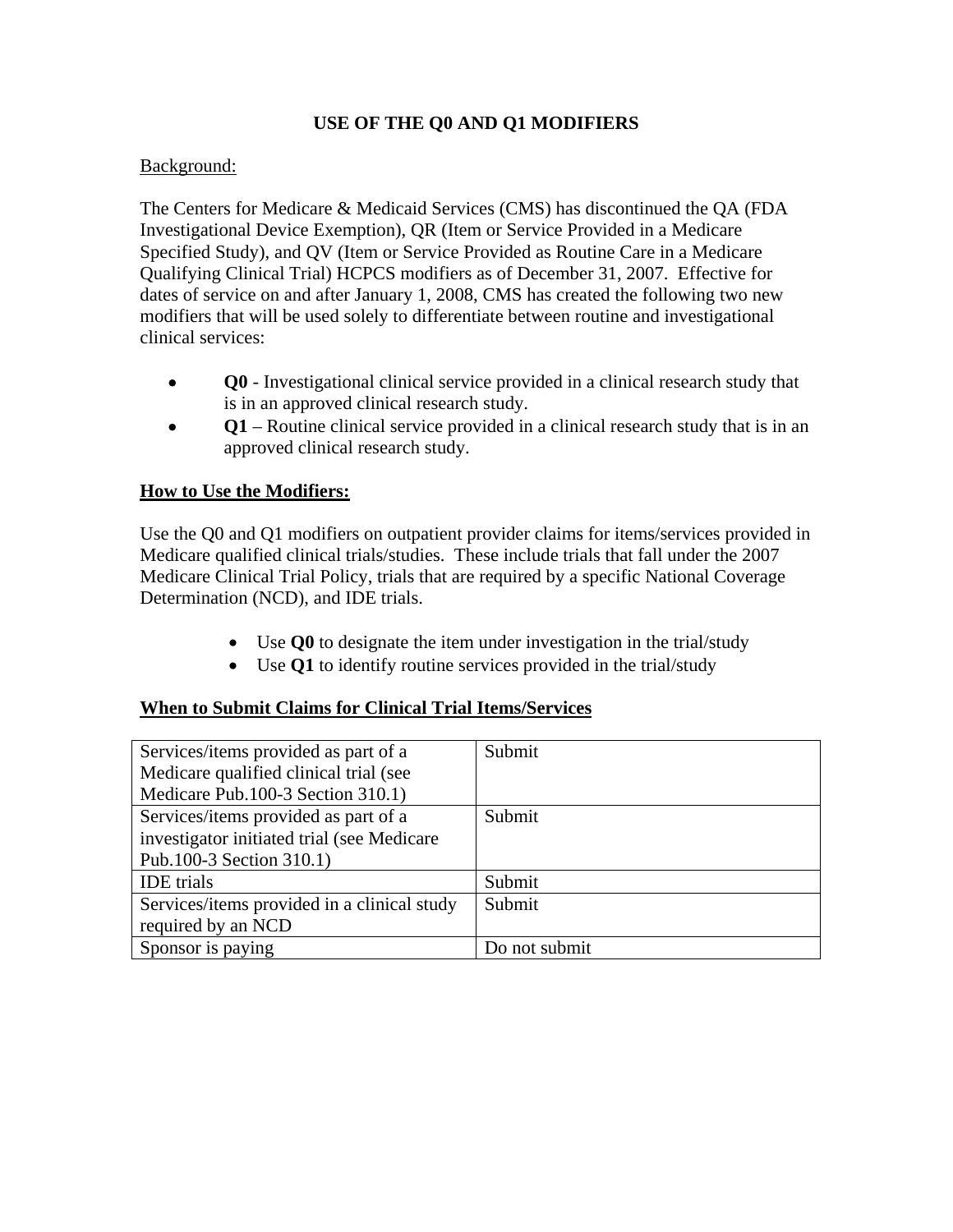# **Where to Submit Claims for Clinical Trial Services for Medicare Beneficiaries Enrolled in Medicare Advantage (MA) Plans**

| Type of Clinical Trial                    | Where to Submit Claim                   |  |
|-------------------------------------------|-----------------------------------------|--|
| <b>IDE</b> (Category A and Category B)    | MA Plan                                 |  |
| Clinical Trials that Qualify for Coverage | Follow the instructions for coding and  |  |
| Under a Specific NCD                      | submitting claims in the Change Request |  |
|                                           | associated with the NCD                 |  |
| Clinical Trials that Qualify for Coverage | Fee for Service Contractor              |  |
| under the Clinical Trial Policy           |                                         |  |

# **When to Use the "Q" Modifiers**

| Type of Claim                                   | Q1 or Q0 Needed?                     |
|-------------------------------------------------|--------------------------------------|
| Inpatient                                       | No (Use V70.7 and Condition Code 30) |
|                                                 | only)                                |
| Outpatient                                      | Yes                                  |
| On the line item for a item/service that was    | Yes                                  |
| provided as part of a clinical trial, but is    |                                      |
| included on a claim with other non-study        |                                      |
| related care                                    |                                      |
| On the line item for items/services that are    | N <sub>o</sub>                       |
| not related to the clinical study, but are part |                                      |
| of a claim that does include items/services     |                                      |
| that are part of a research study               |                                      |

# **No Cost Items/Services**

| <b>Claim Processing System</b> | Coding Instructions                          |  |
|--------------------------------|----------------------------------------------|--|
| <b>Institutional Billing</b>   | Do not bill no cost item/services.           |  |
|                                | However, for certain devices on Outpatient   |  |
|                                | Prospective Payment System (OPPS)            |  |
|                                | claims in which the no cost item must be     |  |
|                                | reported to suppress system edits, providers |  |
|                                | must report a token charge in the            |  |
|                                | "Covered" charge field on the no cost line,  |  |
|                                | along with applicable HCPCS modifiers        |  |
|                                | $(e.g., -FB or -FC)$ on the associated       |  |
|                                | procedural line. For claims where the        |  |
|                                | administration (of the drug) is covered as   |  |
|                                | part of the routine care in a clinical trial |  |
|                                | and the drug is covered by the sponsor, in   |  |
|                                | order to bypass FISS edits providers must    |  |
|                                | show the drug on the claim. The drug         |  |
|                                | should be placed in NON_COVERED              |  |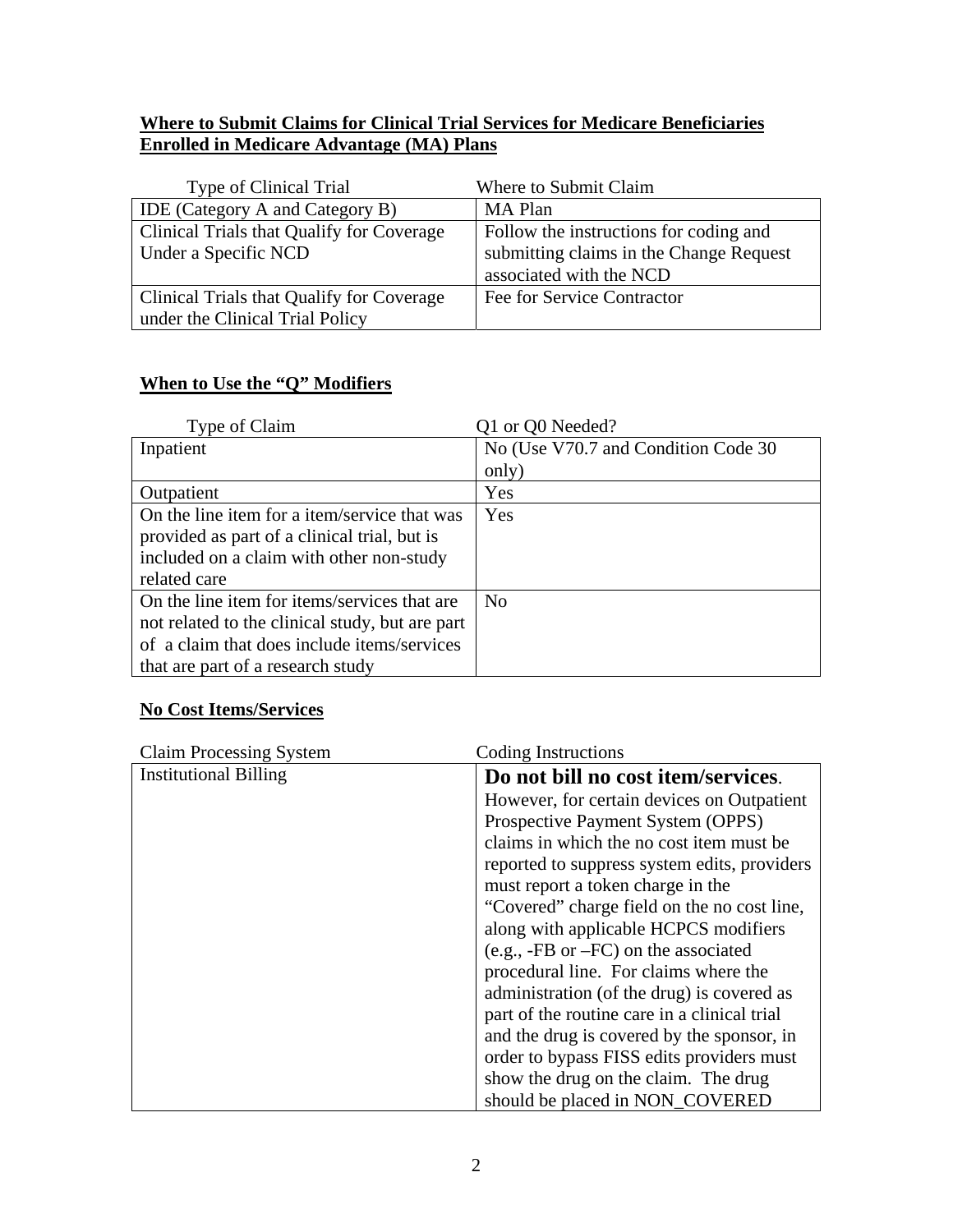|                             | (making sure the beneficiary is not liable) |
|-----------------------------|---------------------------------------------|
|                             | for the non-covered charges). (See          |
|                             | Medicare Pub 100-4 Chapter 32 Section       |
|                             | 67.)                                        |
| <b>Practitioner Billing</b> | Do not submit on a claim (see Medicare      |
|                             | Pub 100-4 Chapter 32 Section 67).           |

#### **Outpatient Examples**

**1.** The patient is in an arthritis research study where the sponsor pays for a CBC and Metabolic Panel every month.

#### **2/1/08 visit**

| <b>CBC</b>                                  | $10.00\,$ 85025 do not place on a claim |
|---------------------------------------------|-----------------------------------------|
| Metabolic panel                             | 15.00 80053 do not place on a claim     |
| Dilantin Level                              | 17.00 80186 $O1$                        |
| Elbow X-ray                                 | 30.00 73070 $Q1$                        |
| Ankle X-ray                                 | 25.00 73600 01                          |
| Level 3 Est. Pt Visit 50.00 99213 <i>Q1</i> |                                         |

*The claim should be coded with V70.7 and condition code 30.* 

**2.** The patient comes in for a screening mammogram that is totally unrelated to the research study in which that patient is enrolled.

*If the claim includes other charges that are part of the research study, use V70.7 and condition code 30, but do not include a modifier on the line for the mammogram. The appropriate "Q" modifier should be appended to the charges related to the research study.* 

*If the claim is for the mammogram only, do not use V70.7, condition code 30, or a "Q" modifier.* 

**3.** Patient B is in a cancer research study. The drug is being paid for by the sponsor and all other charges are standard of care.

#### **2/28/08 visit**

| <b>IV</b> Fluids | 250 | 11.00 XXXXX <i>O1</i> |
|------------------|-----|-----------------------|
| CBC.             |     | 15.00 85025 $O1$      |
| Level 4 Visit    |     | $100.00$ 99214 $QI$   |

*As shown above, you should not report the drug since it is paid for by the sponsor. When reporting the IV fluids, you must report a HCPCS along with the Q1 to identify the line as a routine item/service. If it is necessary to report the drug (paid for by the sponsor) in order to suppress system edits that require the reporting of both the drug*